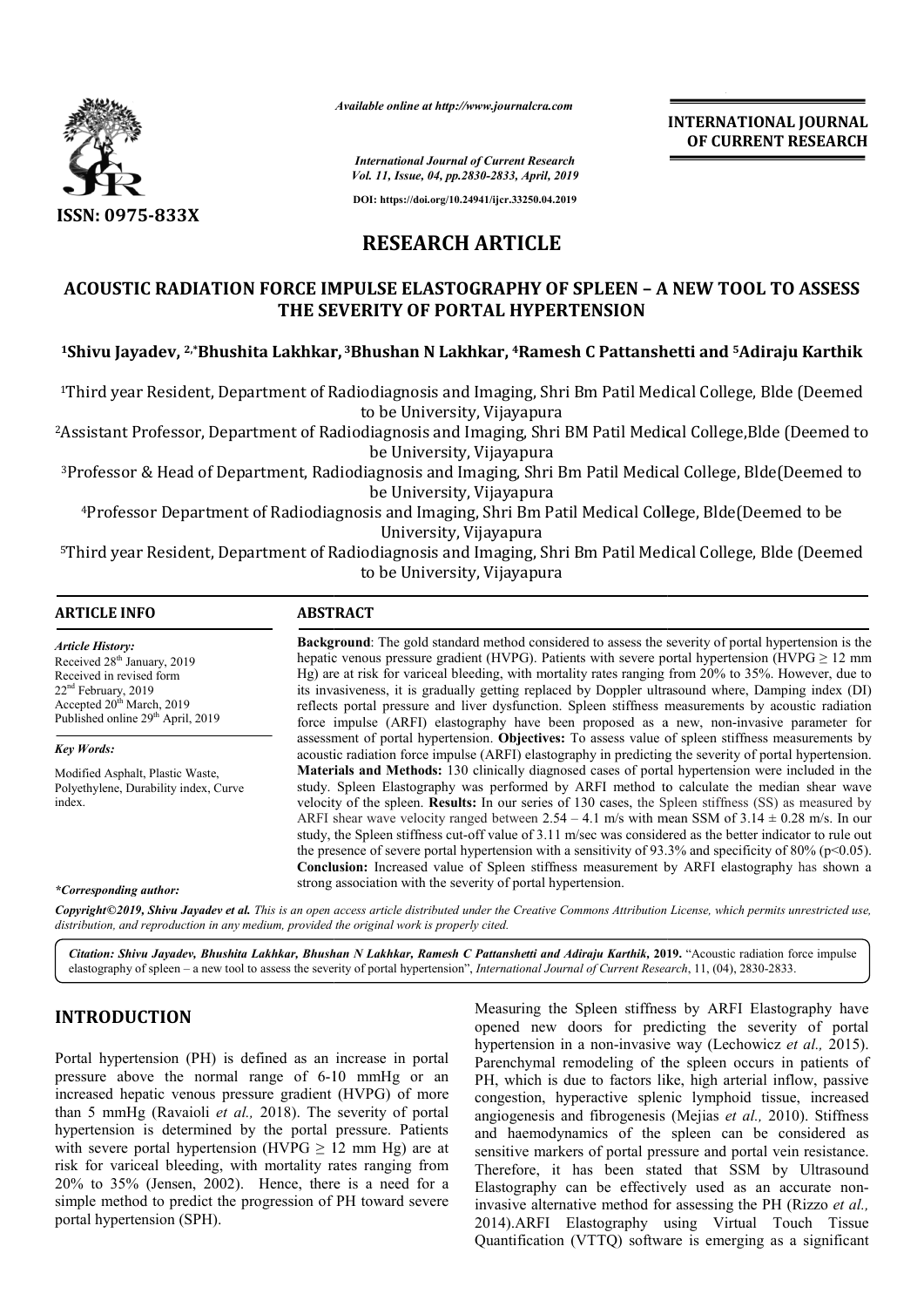tool to predict severity of PH (Lucchina *et al.,* 2018). The present study is targeted to assess the role of Spleen stiffness measurement (SSM) using ARFI Elastography for predicting the severity of portal hypertension.

# **MATERIALS AND METHODS**

130 clinically diagnosed cases of portal hypertension were included in the study. Spleen Elastography was performed by ARFI elastography (with VTTQ software) method to calculate the median share wave velocity of the spleen by intercostal approach*.* The patients were fasting for 12 hours. They were examined by ARFI elastography in right lateral decubitus position. The transducer was placed perpendicular to the longitudinal axis of the spleen, the line of the VTTQ ROI aligned with the transducer axis. The VTTQ ROI, measuring 5 x 10 mm in width and depth respectively, was placed in 10  $di$  erent sites from the superior to the inferior splenic pole and calculated the median value of the 10 measurements (Kim *et al.,* 2015) (Figure 1). Doppler Ultrasonography of abdomen was also performed to look for waveform pattern of the hepatic vein and Damping Index (DI) (Baik, 2006). The hepatic vein (HV) was depicted intercostally along its longitudinal axis with colour Doppler following which, spectral Doppler waveforms were obtained in the right HV at a distance of 3–6 cm from the union of the HV and the inferior vena cava by curvilinear probe. The maximum and minimum velocities of downward HV flow were measured and The DI was calculated by measuring the minimum and maximum velocities of downward HV flow and their ratio (Kim *et al.,* 2007).

**Statistical Analysis:** Data were analyzed using SPSS software v.23.0. and Microsoft office 2007. ROC analysis for Sensitivity- specificity was done to check relative efficiency. If the p-value was  $< 0.05$ , then the results were considered to be statistically significant otherwise it was considered as not statistically significant.

# **RESULTS**

Among 130 cases in our study group aged between 30 to 70 years with male predominance, cirrhosis was the most common etiology encountered. Hepatic veins showed biphasic waveform in 58 (44.6%) cases followed by triphasic in 40 (30.8%) cases and monophasic in 32 (24.6%) cases. DI was between 0.36-0.92 (0.65 $\pm$  0.15). Majority of the cases (69.2 %) showed DI>0.6 suggesting severe portal hypertension. The median shear wave velocity (Vs) of spleen stiffness as measured by ARFI method ranged between 2.54 - 4.1 m/s with a mean value of  $3.14 \pm 0.28$  m/s. Due to non-availability of invasive techniques like HVPG measurement and Endoscopy, diagnosis of severe portal hypertension was determined on the basis of the Damping index of hepatic vein as studied by Antil N et al<sup>10</sup> in 2016 and Kim MY et al. (2007) who found that by linear correlations with HVPG, DI>0.6 was significantly associated with severe portal hypertension. Among 130 patients in our study group, we tried to analyze the correlation between ARFI shear wave velocity of spleen with the severity of portal hypertension by considering DI>0.6 as the reference value (Table1, Fig.2). We observed a statistically significant difference between spleen stiffness (SS) in subjects with DI<0.6 and those with DI $>0.6$  (p<0.001). The best SSM cutoff value for predicting severe portal hypertension was 3.11 m/s (AUROC 0.877, p<0.001, with 93.3% Se, 80% Sp, 91.30% PPV, 84.21% NPV and 89.23% accuracy) (Table2, Fig.3).

**Table 1. Association Between Suggested cut offs for Shear wave Velocity of Spleen and Damping Index**

| Damping Index | Spleen Stiffness (Median $Vs(m/s)$ ) | value         |       |               |         |
|---------------|--------------------------------------|---------------|-------|---------------|---------|
|               | 3.11                                 |               | >3.11 |               |         |
|               | N                                    | $\frac{0}{0}$ | N     | $\frac{0}{0}$ |         |
| < 0.6         | 32                                   | 80.0          | h     | 6.7           | < 0.001 |
| >0.6          |                                      | 20.0          | 84    | 93.3          | $\ast$  |
| Total         | 40                                   | 100.0         | 90    | 100.0         |         |

**Table 2. Diagnostic Ability of SSM For Identifying Severe Portal Hypertension**

| Cut-off value for severe PH<br>Median $Vs(m/s)$ | Sensitivity       | Specificity    |
|-------------------------------------------------|-------------------|----------------|
| 2.75                                            | 100.0%            | 30.0%          |
| 3.11                                            | 93.3%             | 80.0%          |
| 3.15<br>3.20                                    | 86.7%<br>$60.0\%$ | 80.0%<br>85.0% |
| 3.28                                            | 26.7%             | 90.0%          |



**Figure 1. Spleen stiffness measured through shear wave velocity by ARFI method**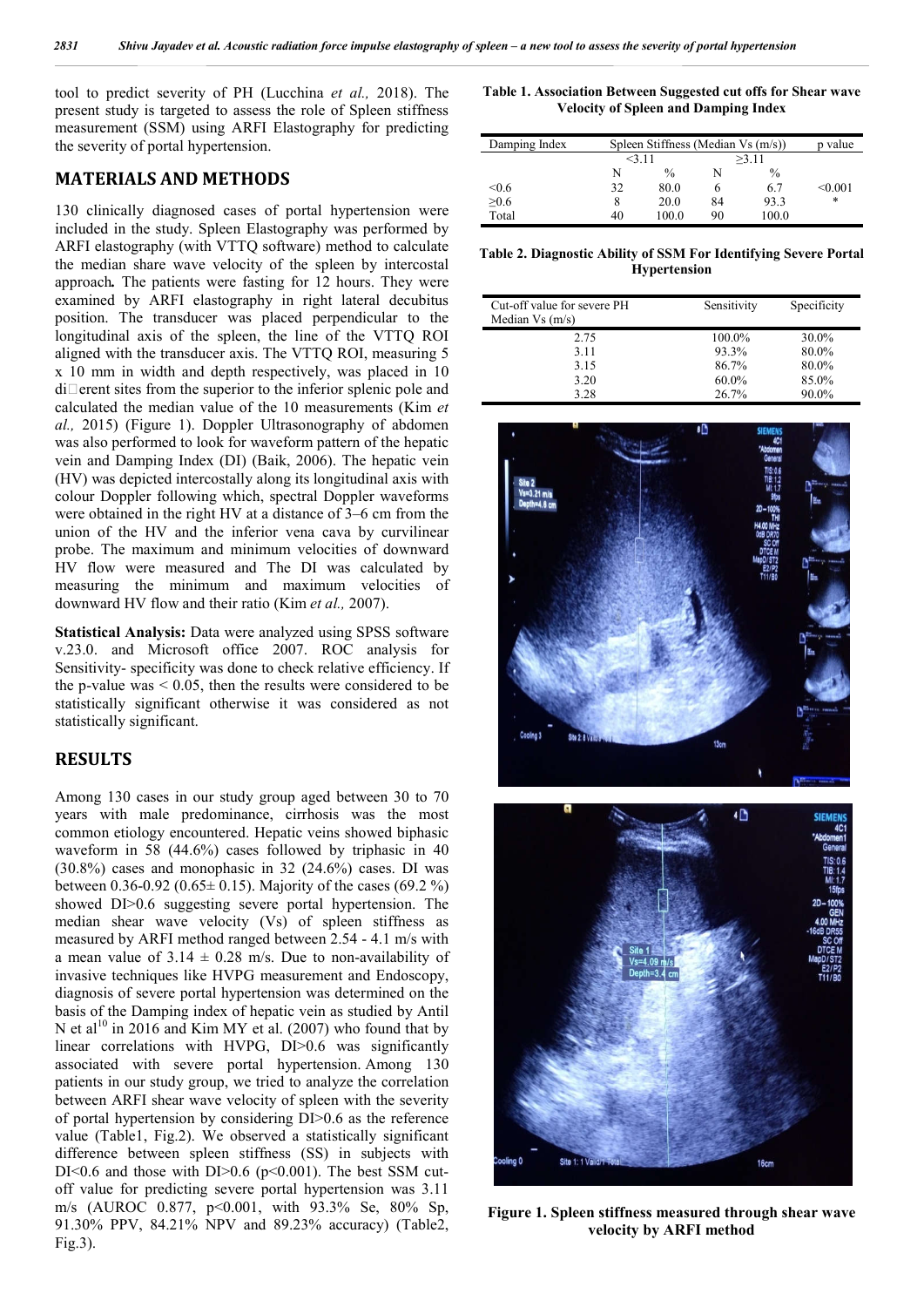

**Figure 2. Correlation Of Shear Wave Velocity Of Spleen With Damping Index**



**Figure 3. Area under the receiver operating curve (AUROC) analyses of spleen stiffness measurement (SSM) and Damping Index (DI) was plotted to predict the presence of severe portal hypertension (AUROC: 0.877)**

# **DISCUSSION**

Portal hypertension is a common clinical syndrome, characterized by an increase in portal venous pressure due to increased flow resistance in the hepatic sinusoids as well as an increase in total amount of blood flowing through the portal system (Lechowicz, 2015). The standard investigation for evaluation of portal hypertension are HVPG measurement and upper gastrointestinal endoscopy, however, they are invasive and require a specialized clinical setting (de Franchis, 2010; Bosch, 2009). Among the various possible evaluations, in clinical practice, Ultrasonography (US) is a mainstay in the assessment of patients with portal hypertension; a noninvasive, widely available, and inexpensive technique that allows the evaluation of liver and spleen morphology as well as of functional parameters with Doppler US (Ravaioli *et al.,* 2018). ARFI elastography has recently gained a great attention in measuring the spleen stiffness. It is an ultrasound-based technique to evaluate the speed of propagation of wave in the targeted tissue to study its viscoelastic properties. The region of interest in the targeted organ (ROI) is excited mechanically by an acoustic pulse which generates localised displacement of the targeted tissue. The tissue shear wave speed can be estimated at each lateral location of the ROI by measuring the time to peak displacement. The SWV is proportional to the square root of the tissue elasticity (Hirooka, 2011).

Damping Index was calculated to assess the severity of portal hypertension. In our study DI was between 0.36-0.92 (0.65± 0.15). Majority of the cases  $(69.2 \text{ %})$  showed DI $> 0.6$ suggesting severe portal hypertension. Kim MY et al<sup>9</sup> conducted a study on cirrhotic patients to evaluate the correlation between the extent of abnormal Doppler HV waveforms expressed as DI and the HVPG. 86.8% patients showed abnormal HV waveforms with a significant correlation between the DI and the grade of HVPG, i.e. with higher HVPG increased DI was observed (P<0.01). By logistic regression analysis, DI>0.6 was significantly associated with severe portal hypertension (odds ratio: 14.19, 95% confidence interval: 4.07-49.55). It was concluded that DI of the HV waveform by Doppler ultrasonography can be a supplementary tool in evaluating the severity of portal hypertension. In 2016, Antil N et al<sup>10</sup> conducted a Colour Doppler ultrasound study on patients of chronic liver disease to evaluate hepatic venous waveform and DI in predicting the presence of oesophageal varices and severity of portal hypertension. The hepatic veins showed monophasic waveform in 73.3% patients, followed by biphasic and triphasic waveforms in 13.3% cases. There was a statistically significant correlation between the hepatic vein waveform/DI and the Child Pugh's class  $(r=0.614; p<0.05)$ . 66.7% cases had value of Damping index more than >0.6 where majority of patients belonged to class C. It was concluded that DI >0.6 with change in hepatic vein waveform from triphasic to monophasic suggests severe liver disorder and is strongly associated with severe portal hypertension. Portal hypertension causes congestion of the spleen thereby increasing the spleen stiffness. In addition, portal hypertension results in architectural changes of the splenic arteries and veins and induces splenic fibrosis (Colecchia *et al.,* 2012; Hirooka *et al.,* 2011).

Studies have shown excellent correlation between hepatic venous pressure gradient and SSM in the evaluation of portal hypertension (Singh *et al.,* 2014). In our study we assessed the efficacy of SS measurement by ARFI elastography in detecting the severity of portal hypertension. The median shear wave velocity (Vs) of spleen stiffness as measured by ARFI method ranged from 2.54 - 4.1 m/s with a mean value of  $3.14 \pm 0.28$ m/s. Due to non-availability of invasive techniques like HVPG measurement and Endoscopy, diagnosis of severe portal hypertension was determined on the basis of the Damping index of hepatic vein as studied by Antil N et al. (2016) in 2016 and Kim MY et  $al^9$  who found that by linear correlations with HVPG, DI $> 0.6$  was significantly associated with severe portal hypertension (odds ratio: 14.19, 95% confidence interval: 4.07-49.55). Among 130 patients in our study group, we tried to analyze the correlation between ARFI shear wave velocity of spleen with the severity of portal hypertension by considering DI>0.6 as the reference value. We observed a statistically significant difference between SS in subjects with DI<0.6 and those with DI $>0.6$  (p $< 0.001$ ). In our study, among 90 cases who has been considered as severe portal hypertension based on DI>0.6, 78 cases (93.3 %) showed a median Vs of SS >3.11m/s. The SS cutoff value of 3.11 m/sec was selected to rule out the presence of severe portal hypertension with a highest sensitivity of 93.3% and specificity of  $80\%$  (p<0.05) compared to other cut off velocities in the study group. Hence, SS was the most accurate diagnostic factor for severe portal hypertension (AUC, 0.877; 95% CI: 0.767, 0.988). In a study by Y. Takuma et al. (2015) in 2013, SSM of 3.15 m/s had a higher sensitivity and specificity of 96.6% and 77.8% respectively to rule out severe